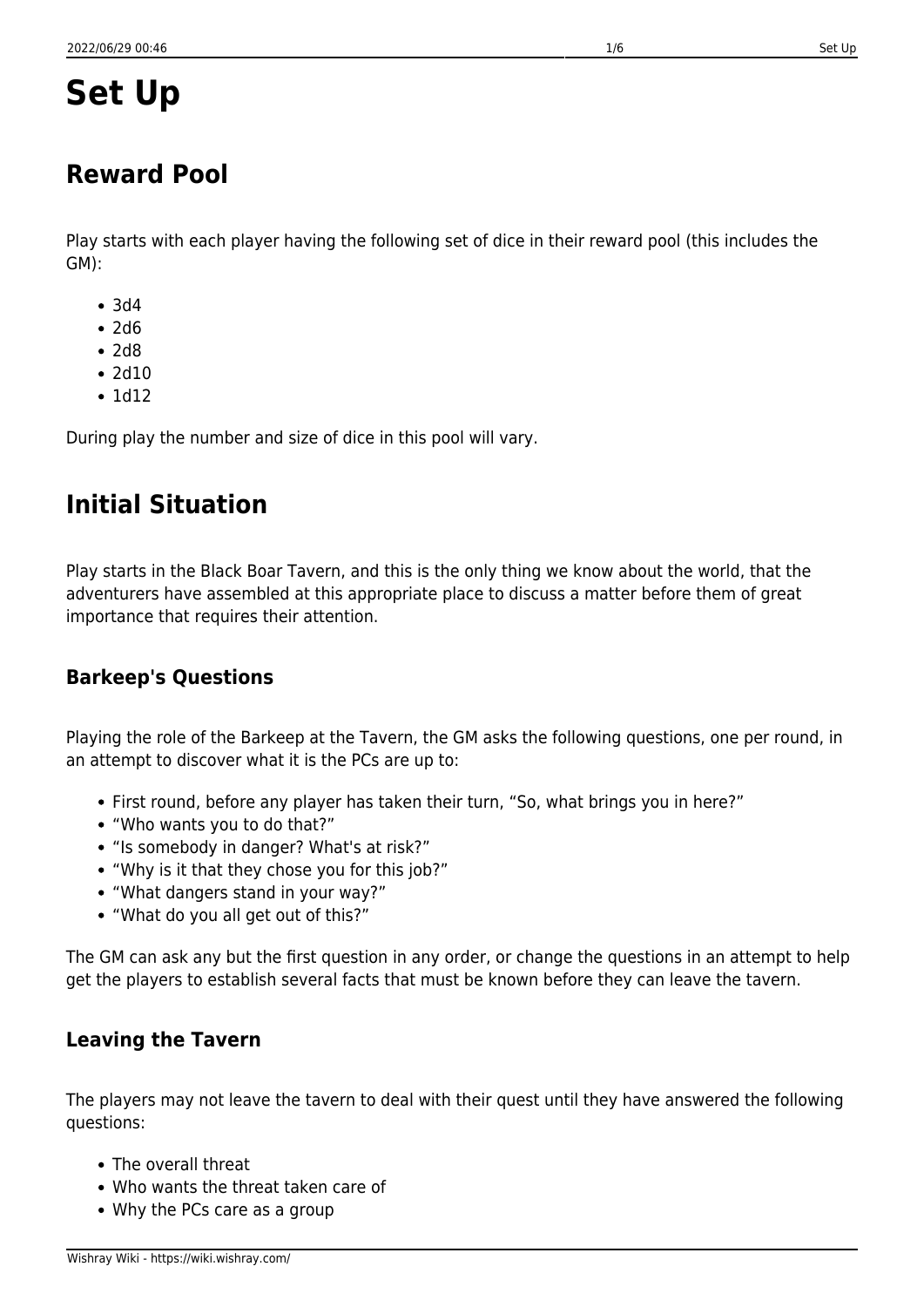- Why the PCs care, individually note that a player may decide not to reveal his character's personal motive to the other players, and instead let the GM know privately
- What at least two of the known dangers are

The GM should record the answers to these on his quest tracking sheet. He keeps on having the barkeep ask leading questions until the players have determined all of the above required facts.

### **Rounds**

The narrations in the Tavern occur over rounds of drinks, during which each PC will get a chance to speak. There is no turn order to this, players just speak back and forth as in any normal conversation. Each round, the player can tell a tale to reveal an ability once (see Telling Tales below), and any number of obstacles may be created. The round ends when each player feels that their character has had their say. Generally players are trying to come up with their goals in response to the Barkeep's questions, so that they can get on with their adventure. Though they may decide to prolong things, too, so that they have more chances to tell tales.

#### **Opposition Dice**

The longer the characters loligag around in the tavern, the more time the opposition has to plan or for the dangers involved to get worse. Time is of the essence! At the end of the first round, the GM gets a d4 for the opposition bonus pool. At the end of the next round it becomes a d6. A d8 at the end of the third. And so on until it becomes a d12. If they characters still haven't gotten out of the Tavern when there's a d12 in the pool, then the GM gets another d4 at the end of the round, and this then starts to increase as before, one die size per round. This process continues until the character's leave the tavern to go on their quest.

# **Character Abilities**

## **What Are Abilities**

Abilities can represent a wide variety of things; just about anything that the character might find to be an asset in play.

- Skills
- Talents
- Heritage
- Personality Traits
- Physical Attributes
- Mental Attributes
- Magical Abilities
- Relationships with NPCs
- Special Equipment
- Wealth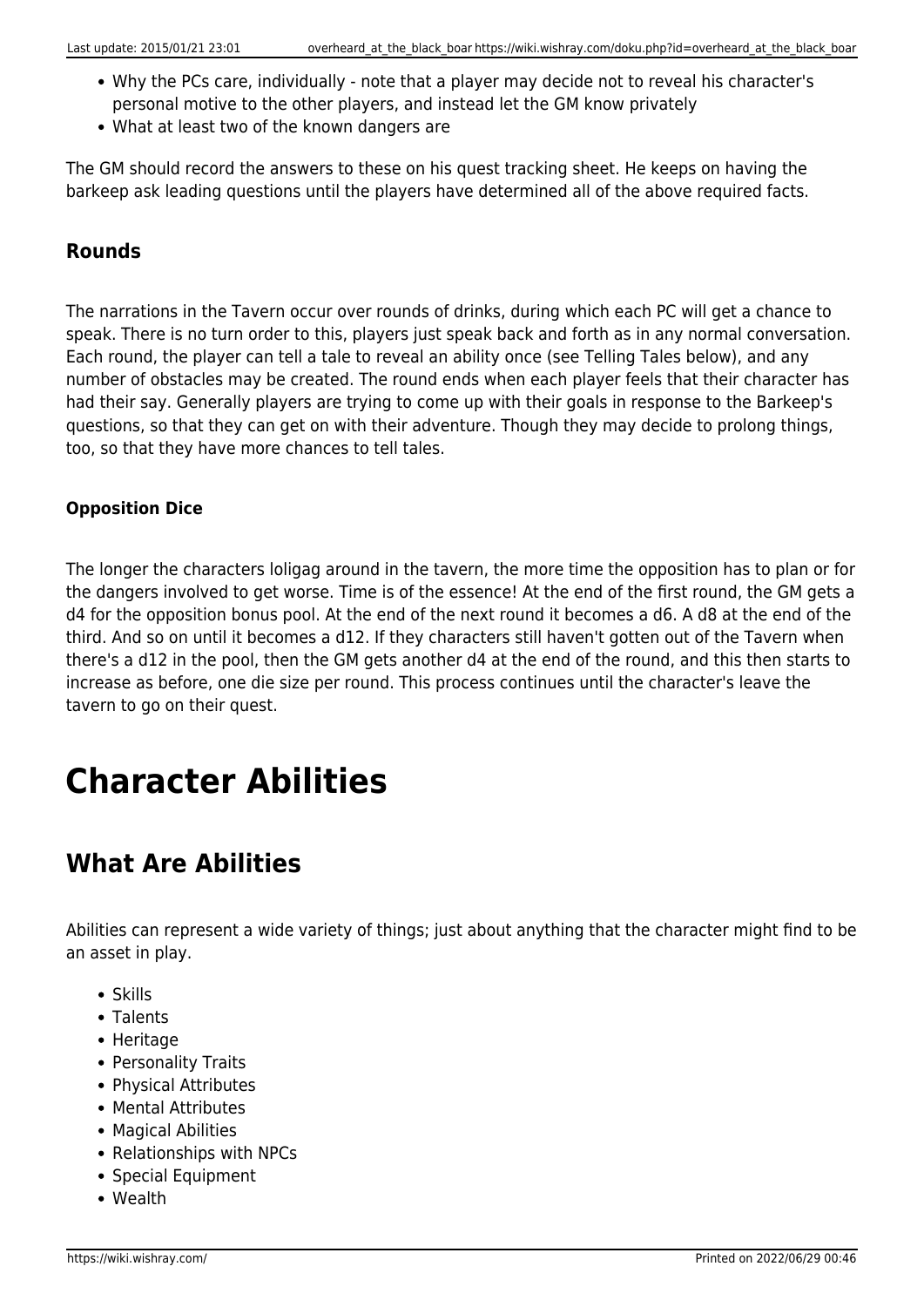Each ability will have a name and a die rating.

Players reveal character abilities by "Telling Tales"…

### **Telling Tales**

A player may, at any time, narrate something about his character's abilities. Perhaps they brag about them, mention it offhandedly in passing, mention the ability with regards to something else, or they can just think a thought regarding the ability; andy sort of in-game narration works so long as we get an idea of what the ability is. This narration should optimally be linked to something in the game world that they create on the spot. It may also be linked to something else that has been created by prior tellings of tales. When done with the narration, the player announces a name for the ability, and selects another player to judge who assigns a rating to the ability. This triggers the judging of the ability by that player.

### **Selecting a Judge**

The narrating player may select any other player to be judge (including the GM), but may want to consider the dice that player has left to give. If a player doesn't have a high die in their pool, they can't give you one. Players may offer to be judge, even jumping ahead to doing a very fast judging (see below), and stating what die they're offering the player. This can often streamline the process quite a bit. If somebody offers a die, and the player accepts it, then the ability is written on the character sheet as it was stated, and the die of the ability that was assigned is noted.

#### **Judging Narrations**

The player selected as judge decides on a rating for the ability in question. This player should score 1 point for each of the following:

- Was the ability suitably narrow in application? If the ability was applicable to a very broad set of circumstances (especially those seem like they can be used all the time), then the narrating player doesn't get this point.
- Did the player create an interesting part of the game world as part of their narration?
- Did the player link their new part of the world to a part that already exists in an interesting way?
- Did the player create an interesting linkage between the character's ability and the part of the world they created?

Based on the points scored, the judge may award the player the following die, or any lower than this die:

| <b>Points Scored Potential Die</b> |                 |
|------------------------------------|-----------------|
|                                    | ld6             |
|                                    | $\overline{d8}$ |
| 3                                  | d10             |
|                                    | d12             |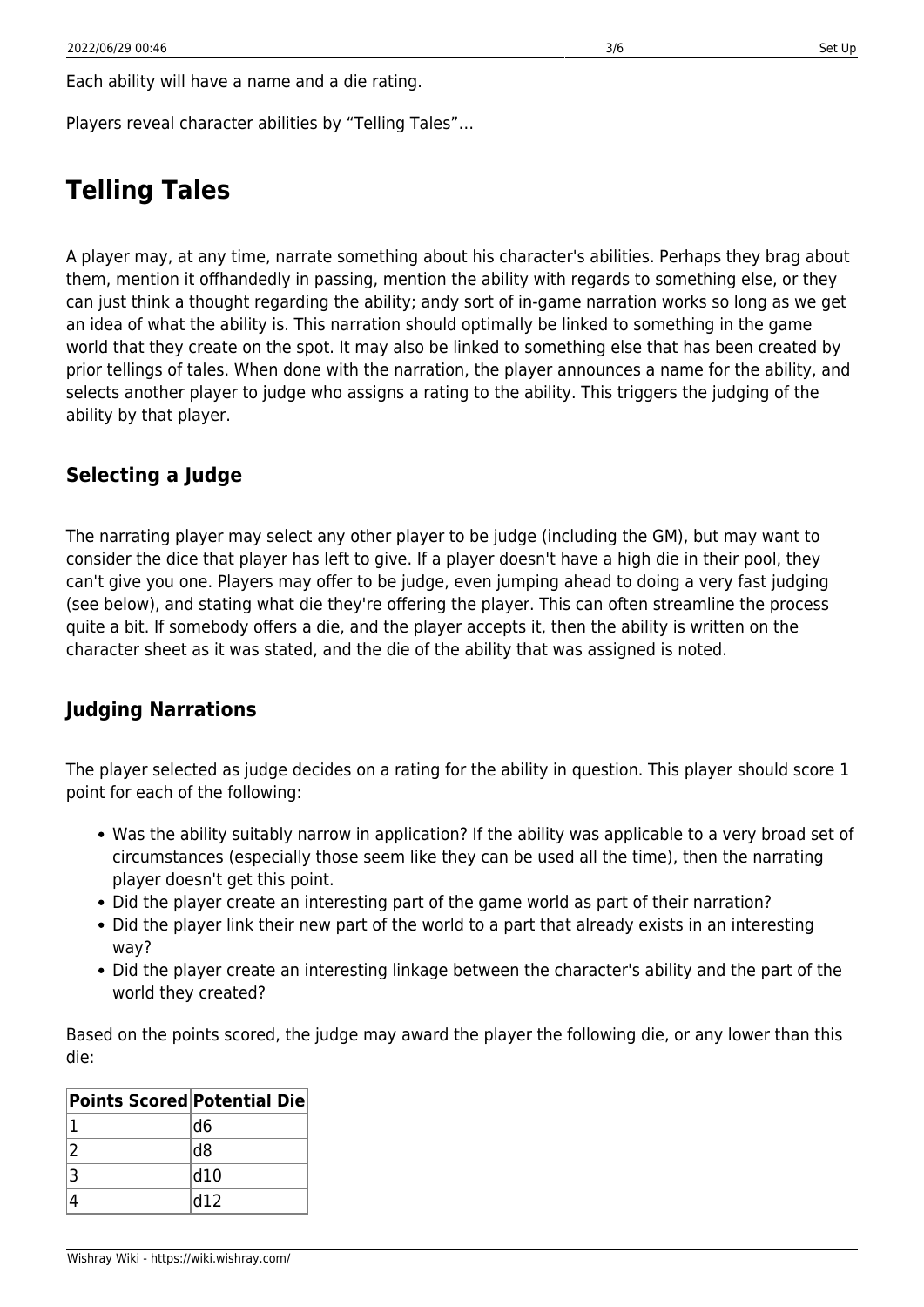Lesser dice are often given simply because the ability in question doesn't sound as though it's a really important one, or for several other reasons, all of which are completely at the judge's discretion. And, of course, a judge may only give out the dice that they have in their pool.

#### **Preposterous!**

If the judging player finds the narration to be completely preposterous or uninteresting, they may refuse to give a die at all, in which case the player being judged may retract their narration completely… though this is likely rare. Players typically do a reasonable job with narrations. This rule exists just to inform the player that they can't toss garbage into the game and expect to be rewarded for it.

If this happens, the narrating player may refuse to retract their character's statement; but in this case, they don't have proof of the setting details, and they may turn out to be a fabrication, or misunderstanding at the GM's option.

#### **Negotiation**

Often the player's narration is OK, but the judge may find part of it to be less interesting than it could be. The judge can offer a lower die, and counter-offer with a higher one to get the narrating player to alter their narration in some way. This power should be used only to make modifications, not take over the player's entire narration and alter it completely. The judge should work with the narrating player to come up with something interesting.

Other players are encouraged to kibbitz and offer suggestions. But in the end, it's up to the narrating player to decide if they want to make any revisions to the narration, and up to the judging player to decide what die they get (if any) as a result.

#### **Be a Good Judge**

The reward for being a tough judge is that the world and characters end up more interesting.

The reward for being a fair judge is that other players will treat you fairly as well when it's their turn to be judge.

Don't go too easy or too hard on the other players.

This entire process can be quite informal, with the judge not stopping to enumerate the points they're awarding, but simply leaping to announce the die they think is appropriate. The judge and player can discuss how important the ability is to the player… often the player will be satisfied with a lesser die, saving the big dice for more important things later. Part of being a good judge is moving the process along quickly so that play can proceed with the smallest interruptions possible.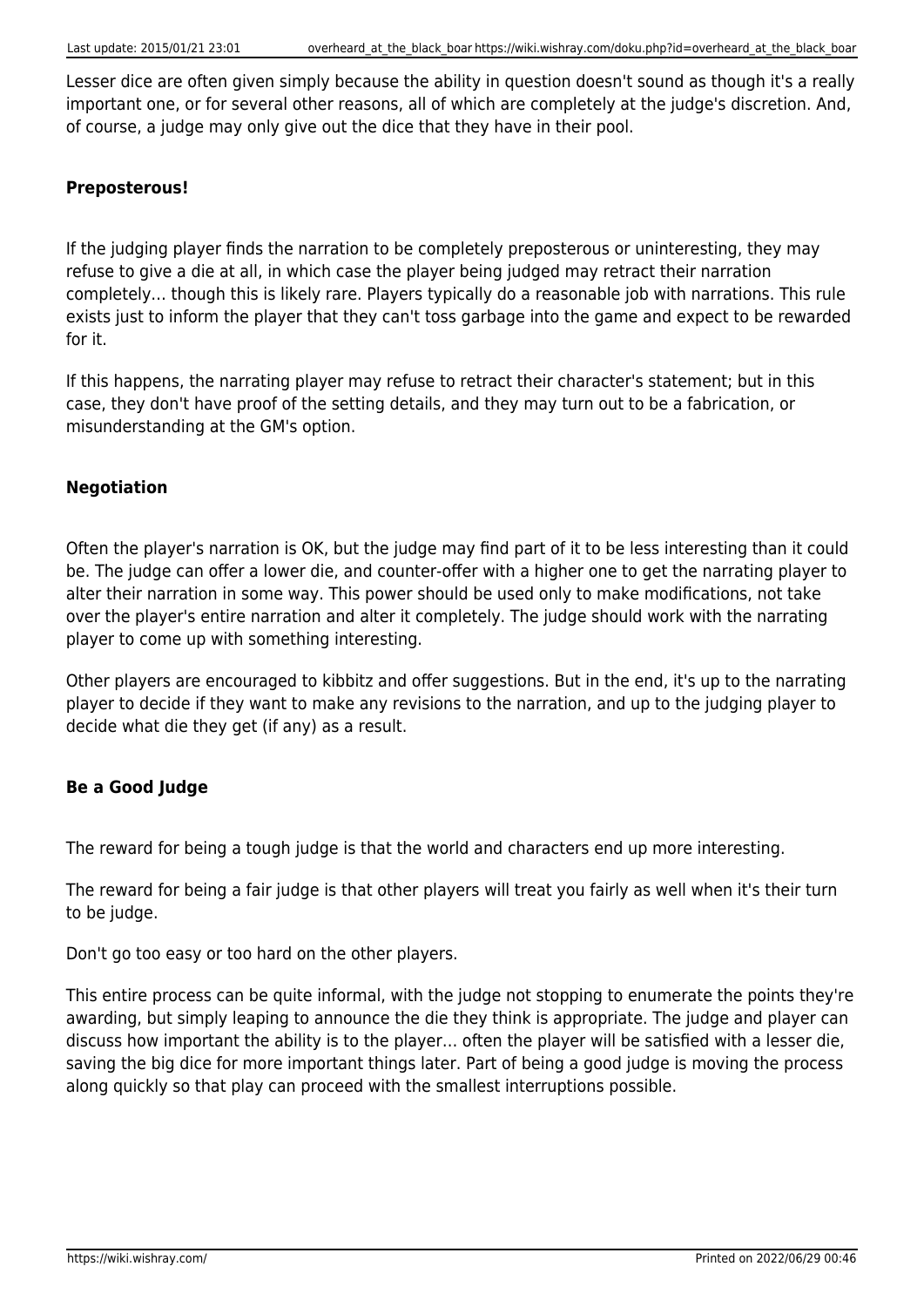To get more dice into their reward pool, players may wish to create obstacles. An obstacle is something that stands in the way of them achieving their goals. These may be personal goals for individual characters, or they may be the overall goal for the game. The player rates the obstacle by one of the die types, and then adds a die of the same size to their reward pool. The GM records the obstacle and it's rating.

## **Contradictions**

The GM may decide that he'd prefer for something already established as fact by character narration, but not actually verified in play through experience, is incorrect in part or in whole. This is often done to spring surprises on the PCs. When the GM does this, they must award one of the dice in their pool to the player who established the fact, any die he prefers. If the GM is out of dice, this is not an option.

# **Resolution**

Generally works like my other Chronica hacks, including concessions.

## **Fatiguing Dice**

You can narrate doing something extra hard to get a re-roll of a die. This causes the die to temporarily go down by one die type. A d4 goes to a d0, and cannot be used until rested.

A player can also fatigue a die to roll it.

## **Risking Dice**

A player may burn a die at any time to win a contest. The player has to narrate very desperate action, and rolls the die. If the result would have been a failure, the results of the action are narrated in a way that describes how the ability is permanently lost.

### **Momentum**

The quest has a momentum to it that's interrupted if the characters take too much time doing things unrelated directly to it's success. Morale goes up with success, and then falls when the goal is not in sight. This is represented by a momentum die.